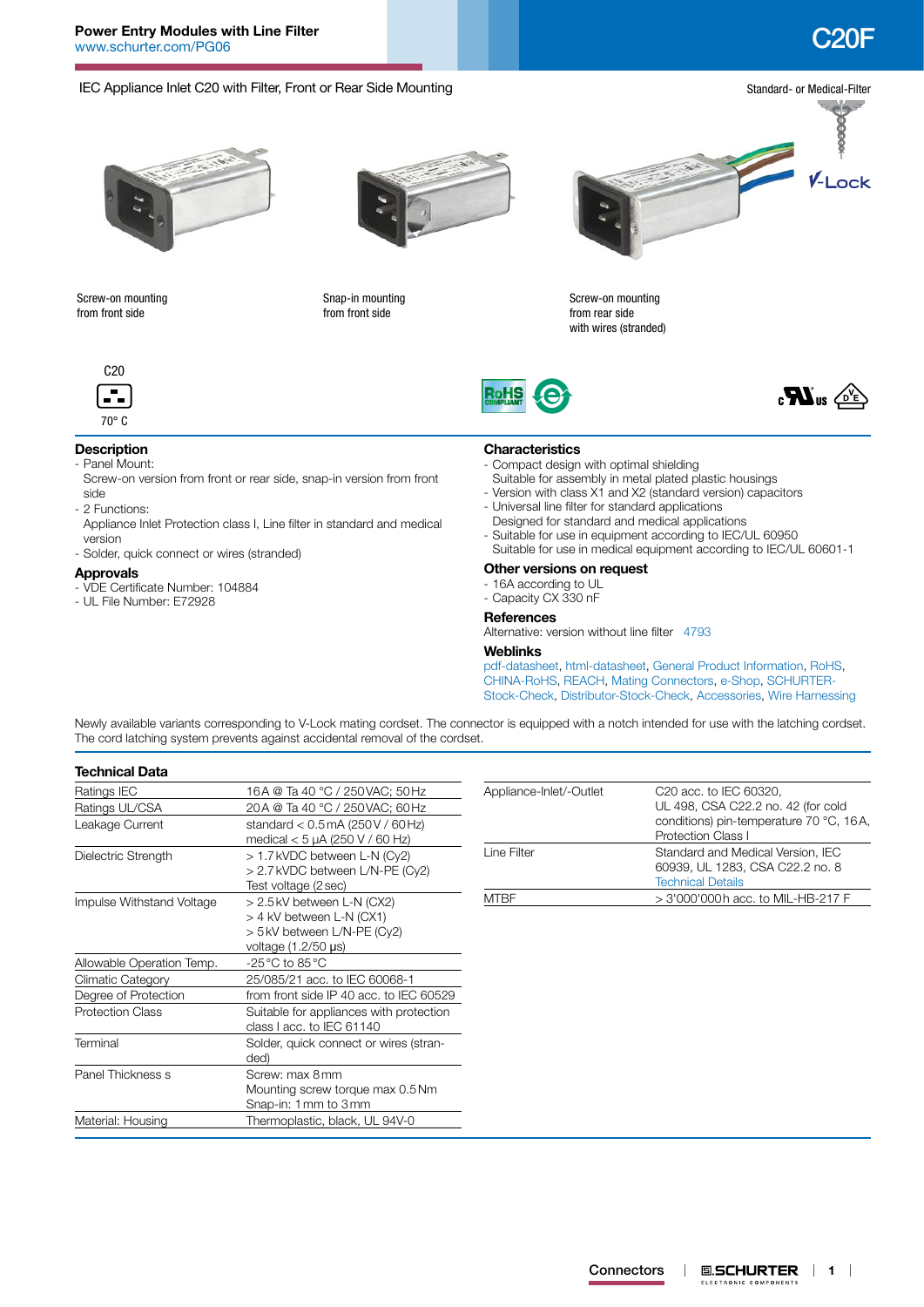### **Dimension**

Screw-on mounting from front side



\* Solder terminal: identical outer dimensions Screw-on mounting from rear side with metal flange

R 0

36





Snap-in mounting from front side



### **Technical Data of Filter-Components**

| <b>Rated Current</b><br>ΙAΙ | Filter-Type                  | Inductances<br>L [mH] | Capacitance<br>CX InFl | Capacitance<br>CY [nF] | $R$ [M $\Omega$ ] |
|-----------------------------|------------------------------|-----------------------|------------------------|------------------------|-------------------|
| 16                          | <b>Standard Version</b>      | $2 \times 0.3$        | 100                    | 2.2                    |                   |
| 16                          | Medical Version (M5)         | $2 \times 0.3$        | 100                    | -                      |                   |
| 16                          | <b>Medical Version (M80)</b> | $2 \times 0.3$        | 100                    | 0.47                   |                   |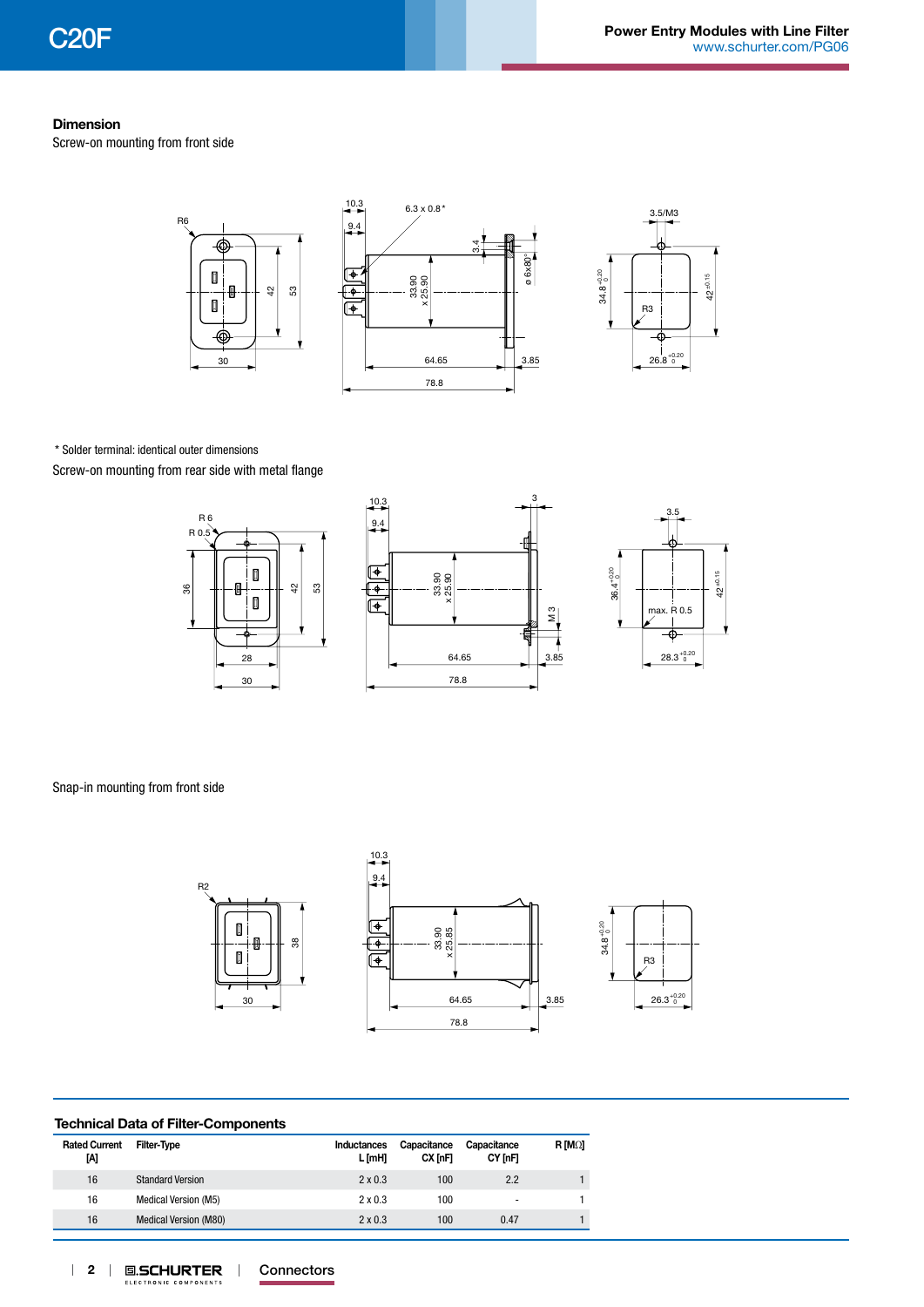# **Diagrams**

Standard or medical version (M80)

Medical version



#### **Attenuation Loss Attenuation Loss Exercise 2018 1999 1999 1999 1999 1999 1999 1999 1999 1999 1999 1999 1999 1999 1999 1999 1999 1999 1999 1999 1999 1999 1999 1999 1999**



20 A



Medical version (M5) 20 A



| <b>All Variants</b>             |                                |                             |                       |                      |                                   |           |                                    |   |
|---------------------------------|--------------------------------|-----------------------------|-----------------------|----------------------|-----------------------------------|-----------|------------------------------------|---|
| <b>Rated Current</b><br>IEC [A] | <b>Rated Current</b><br>UL [A] | <b>Filter-Type</b>          | <b>Panel mounting</b> | <b>Mounting side</b> | <b>Terminal</b>                   | Capacitor | <b>Order Number</b>                |   |
| 16                              | 20                             | <b>Standard Version</b>     | Snap-in               | <b>Front Side</b>    | Quick connect terminals 6.3 x 0.8 | X2 100nF  | C20F.0111                          |   |
| 16                              | 20                             | <b>Standard Version</b>     | Snap-in               | <b>Front Side</b>    | Quick connect terminals 6.3 x 0.8 | X1 100nF  | C <sub>20</sub> F <sub>.0113</sub> |   |
| 16                              | 20                             | <b>Standard Version</b>     | Snap-in               | <b>Front Side</b>    | Solder terminals                  | X2 100nF  | C20F.0011                          |   |
| 16                              | 20                             | <b>Standard Version</b>     | Snap-in               | <b>Front Side</b>    | Solder terminals                  | X1 100nF  | C <sub>20</sub> F <sub>.0013</sub> |   |
| 16                              | 20                             | <b>Standard Version</b>     | Screw                 | <b>Front Side</b>    | Quick connect terminals 6.3 x 0.8 | X2 100nF  | C20F.0101                          |   |
| 16                              | 20                             | <b>Standard Version</b>     | Screw                 | <b>Front Side</b>    | Quick connect terminals 6.3 x 0.8 | X2 100nF  | C20F.0101.21                       |   |
| 16                              | 20                             | <b>Standard Version</b>     | Screw                 | <b>Front Side</b>    | Quick connect terminals 6.3 x 0.8 | X1 100nF  | C <sub>20</sub> F <sub>.0103</sub> |   |
| 16                              | 20                             | <b>Standard Version</b>     | Screw                 | <b>Front Side</b>    | Solder terminals                  | X2 100nF  | C20F.0001                          | П |
| 16                              | 20                             | <b>Standard Version</b>     | Screw                 | <b>Front Side</b>    | Solder terminals                  | X2 100nF  | C20F.0001.21                       |   |
| 16                              | 20                             | <b>Standard Version</b>     | Screw                 | <b>Front Side</b>    | Solder terminals                  | X1 100nF  | C <sub>20</sub> F <sub>.0003</sub> |   |
| 16                              | 20                             | <b>Standard Version</b>     | Screw                 | <b>Rear Side</b>     | Flexible wire AWG14               | X2 100nF  | C20F.0221                          |   |
| 16                              | 20                             | <b>Standard Version</b>     | Screw                 | <b>Rear Side</b>     | Flexible wire AWG14               | X1 100nF  | C20F.0223                          |   |
| 16                              | 20                             | <b>Standard Version</b>     | Screw                 | <b>Rear Side</b>     | Quick connect terminals 6.3 x 0.8 | X2 100nF  | C20F.0121                          |   |
| 16                              | 20                             | <b>Standard Version</b>     | Screw                 | <b>Rear Side</b>     | Quick connect terminals 6.3 x 0.8 | X1 100nF  | C20F.0123                          |   |
| 16                              | 20                             | <b>Standard Version</b>     | Screw                 | <b>Rear Side</b>     | Solder terminals                  | X2 100nF  | C20F.0021                          |   |
| 16                              | 20                             | <b>Standard Version</b>     | Screw                 | <b>Rear Side</b>     | Solder terminals                  | X1 100nF  | C20F.0023                          |   |
| 16                              | 20                             | <b>Medical Version (M5)</b> | Snap-in               | <b>Front Side</b>    | Quick connect terminals 6.3 x 0.8 | X2 100nF  | C20F.0112                          |   |
| 16                              | 20                             | Medical Version (M5)        | Snap-in               | <b>Front Side</b>    | Quick connect terminals 6.3 x 0.8 | X1 100nF  | C20F.0114                          |   |
| 16                              | 20                             | Medical Version (M5)        | Snap-in               | <b>Front Side</b>    | Solder terminals                  | X2 100nF  | C20F.0012                          |   |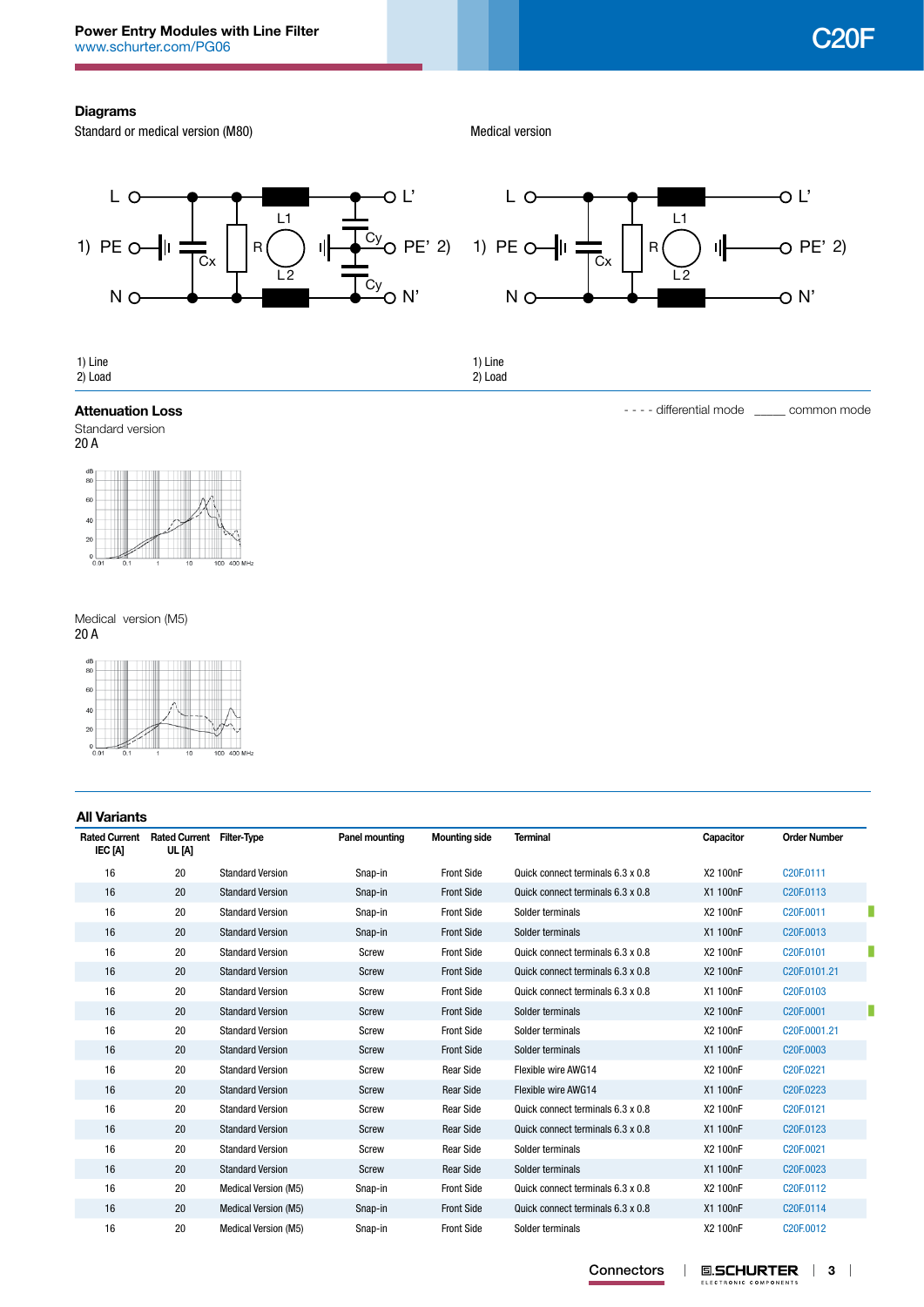| <b>Rated Current</b><br>IEC [A] | <b>Rated Current</b><br>UL [A] | <b>Filter-Type</b>          | Panel mounting | <b>Mounting side</b> | <b>Terminal</b>                   | Capacitor | <b>Order Number</b>                |
|---------------------------------|--------------------------------|-----------------------------|----------------|----------------------|-----------------------------------|-----------|------------------------------------|
| 16                              | 20                             | <b>Medical Version (M5)</b> | Snap-in        | <b>Front Side</b>    | Solder terminals                  | X1 100nF  | C20F.0014                          |
| 16                              | 20                             | <b>Medical Version (M5)</b> | Screw          | <b>Front Side</b>    | Quick connect terminals 6.3 x 0.8 | X2 100nF  | C20F.0102                          |
| 16                              | 20                             | <b>Medical Version (M5)</b> | Screw          | <b>Front Side</b>    | Quick connect terminals 6.3 x 0.8 | X1 100nF  | C20F.0104                          |
| 16                              | 20                             | <b>Medical Version (M5)</b> | Screw          | <b>Front Side</b>    | Solder terminals                  | X2 100nF  | C20F.0002                          |
| 16                              | 20                             | <b>Medical Version (M5)</b> | Screw          | <b>Front Side</b>    | Solder terminals                  | X1 100nF  | C20F.0004                          |
| 16                              | 20                             | <b>Medical Version (M5)</b> | Screw          | <b>Rear Side</b>     | Flexible wire AWG14               | X2 100nF  | C <sub>20</sub> F <sub>.0222</sub> |
| 16                              | 20                             | <b>Medical Version (M5)</b> | Screw          | <b>Rear Side</b>     | Flexible wire AWG14               | X1 100nF  | C20F.0224                          |
| 16                              | 20                             | Medical Version (M5)        | Screw          | <b>Rear Side</b>     | Quick connect terminals 6.3 x 0.8 | X2 100nF  | C <sub>20</sub> F <sub>.0122</sub> |
| 16                              | 20                             | <b>Medical Version (M5)</b> | Screw          | Rear Side            | Quick connect terminals 6.3 x 0.8 | X1 100nF  | C <sub>20</sub> F <sub>0124</sub>  |
| 16                              | 20                             | Medical Version (M5)        | Screw          | <b>Rear Side</b>     | Solder terminals                  | X2 100nF  | C <sub>20</sub> F <sub>.0022</sub> |
| 16                              | 20                             | <b>Medical Version (M5)</b> | Screw          | <b>Rear Side</b>     | Solder terminals                  | X1 100nF  | C20F.0024                          |

**Most Popular.** 

Availability for all products can be searched real-time:<http://www.schurter.com/en/Stock-Check/Stock-Check-SCHURTER>

Wire length: 150 mm

Suffix "21" corresponds to the version with V-Lock mating cordset. The connector is equipped with a notch intended for use with the latching cordset. The cord latching system prevents against accidental removal of the cordset. Available only for screw-on versions.

| Packaging unit | 20 Pcs |  |  |  |  |
|----------------|--------|--|--|--|--|
|----------------|--------|--|--|--|--|

### **[Accessories](http://www.schurter.ch/wwwsc/con_z01.asp)**

**Description**



[Assorted Covers](http://www.schurter.ch/pdf/english/typ_Assorted_Covers.pdf) Rear Cover



[Wire Harness](http://www.schurter.ch/pdf/english/typ_Wire_Harness.pdf) Wire harness for SCHURTER products



[Cord retaining kits](http://www.schurter.ch/pdf/english/typ_Cord_retaining_kits.pdf) Cord retaining strain relief